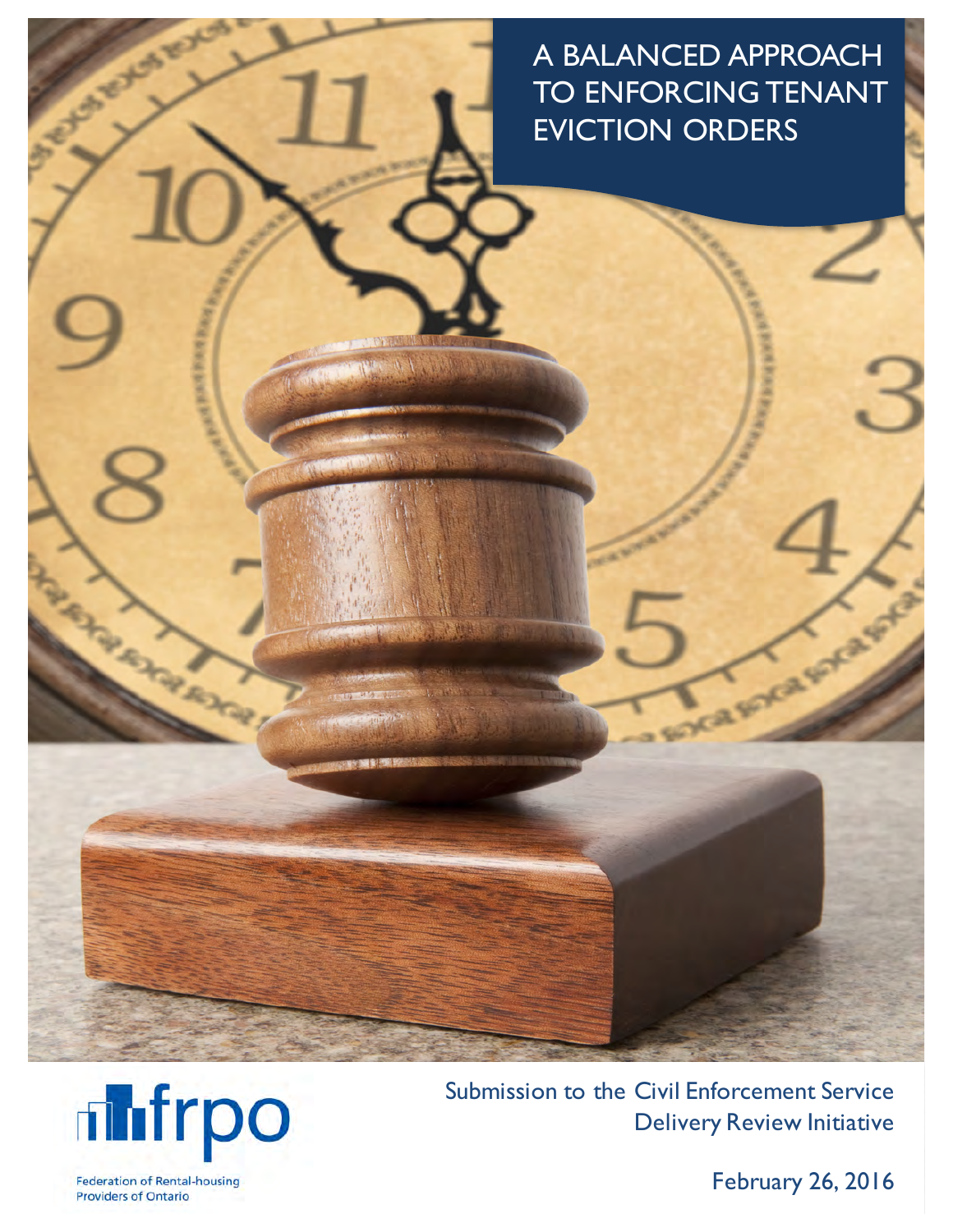

20 Upjohn Rd., Suite 105 Toronto ON M3B 2V9 416-385-1100 1-877-688-1960 www.frpo.org

Scott Andison President & CEO

t: (416) 385-1100 ext. 20 e: sandison@frpo.org

February 26, 2016

Ms Lynne Wagner Assistant Deputy Attorney General Court Services Division Ministry of the Attorney General 720 Bay Street, 2<sup>nd</sup> Floor Toronto, ON M7A 2S9

Dear Ms Wagner:

#### **Re Civil Enforcement Service Delivery Review**

On behalf of the Federation of Rental-housing Providers of Ontario (FRPO), I am pleased to submit to you our comments and advice regarding alternatives to the current single-provider model of the Sheriff's Office to enforce eviction orders issued by the Landlord and Tenant Board.

We appreciate the opportunity to provide you with our advice, and we would be pleased to respond to any questions you may have from our submission.

Thank you again for allowing FRPO to participate in this consultation process.

Sincerely,

Scott Andison President & CEO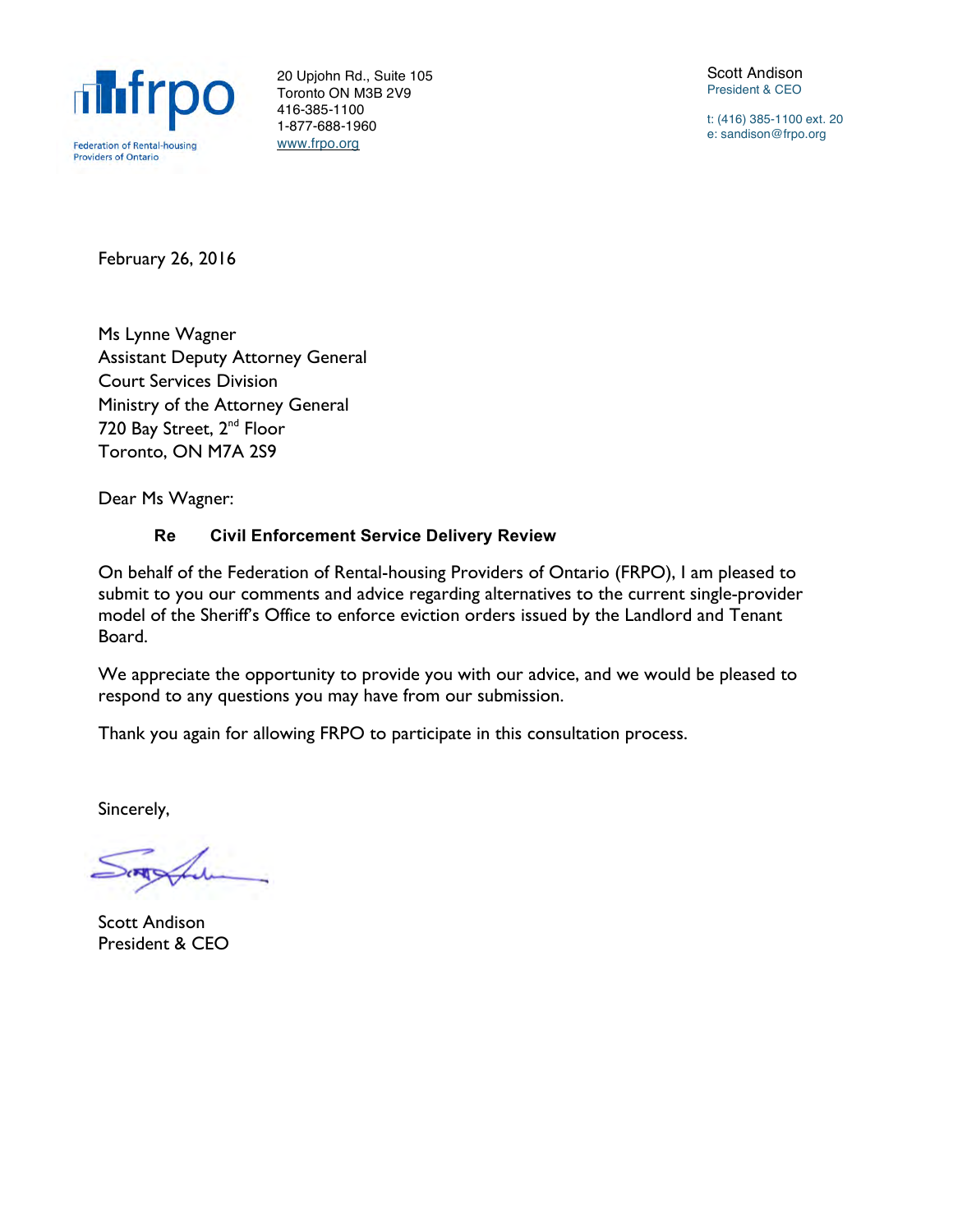# **TABLE OF CONTENTS**

| <b>EXECUTIVE SUMMARY</b>                             |                |
|------------------------------------------------------|----------------|
| EXPERIENCE WITH THE CURRENT CIVIL ENFORCEMENT SYSTEM | $\overline{2}$ |
| <b>RECOMMENDATIONS</b>                               | 3              |
| <b>CONCLUSION</b>                                    | $\overline{4}$ |
| <b>ABOUT FRPO</b>                                    | 5.             |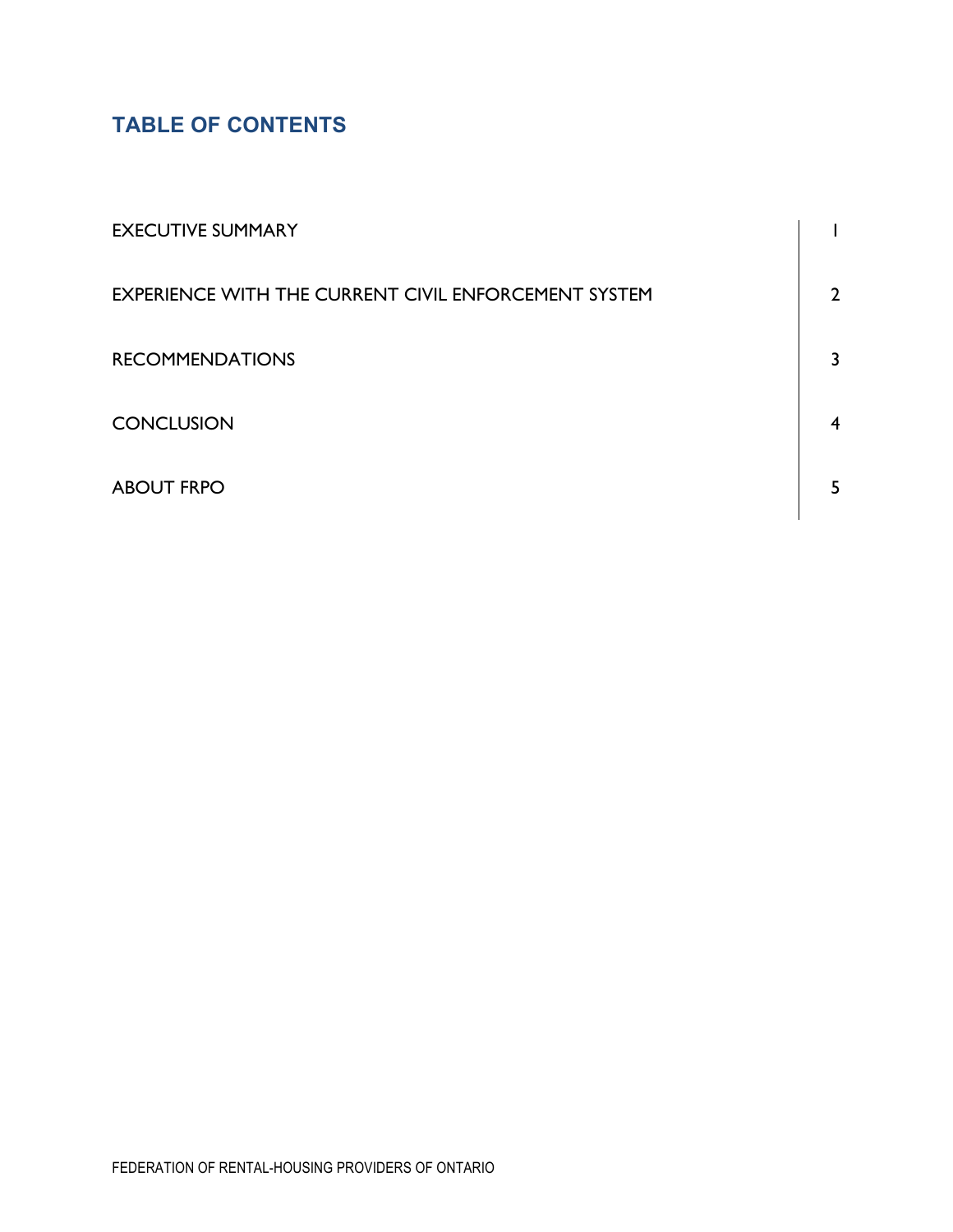### **EXECUTIVE SUMMARY**

The Federation of Rental Housing Providers of Ontario (FRPO), representing 2,200 housing provider owners and property managers in Ontario, welcomes the opportunity to participate in the Ministry of the Attorney General's consultation on new models for civil enforcement service delivery across the province.

FRPO's members have raised concerns about the current system of evictions enforcement which is putting tenants' safety and security at risk, and which ultimately causes increases in the cost of rental housing.

According to the *Courts of Justice Act*, a housing provider must hire a Sheriff to enforce an eviction order by Landlord and Tenant Board (LTB). This requirement unnecessarily lengthens the evictions process, creating additional stress on tenants as well as housing providers.

Tenant evictions are never a best case scenario for housing providers or tenants. The evictions process is costly and lengthy for housing providers, which is why housing providers explore a variety of methods to resolve a situation to everyone's satisfaction which allows the tenant to remain in their unit. However, in rare cases, evictions are unavoidable.

FRPO respectfully submits that the evictions enforcement process in Ontario could be improved significantly by dissolving the current monopoly held by the Sheriff's Office. This solution would not involve any new direct cost to the Ontario government.

Specifically, FRPO believes the most efficient and cost-effective solution is by authorizing the use of off-duty police officers or private bailiffs who have been trained in the applicable sections of the RTA to enforce tenant evictions. This model has been successfully implemented in many other provinces across Canada and can provide a model for Ontario.

This expanded service delivery model would provide much-needed additional enforcement options for housing providers when the timeline offered by the regional Sheriff's Office fails to meet the immediate needs of an eviction situation. FRPO also recommends that the fee for these services should be regulated by the province, and a common policy manual to be used by all providers.

FRPO is not supportive of establishing a new Delegated Administrative Authority for the purposes of enforcing LTB eviction orders. We believe this would not be a cost effective solution to the scope of the problem. We believe that the current infrastructure used to support the Enforcement Unit within the Ministry of Municipal Affairs and Housing could be easily extended to support the training and certification activities of additional providers.

Establishing an expanded provider model for evictions in Ontario will reduce the time and cost of the evictions process for the industry, thereby relieving the upward pressure on rents for tenants. In addition, this change will increase the quality of life for all tenants who live in rental housing by improving the evictions process for tenants who may be disturbing other residents, or who are engaged in illegal activities.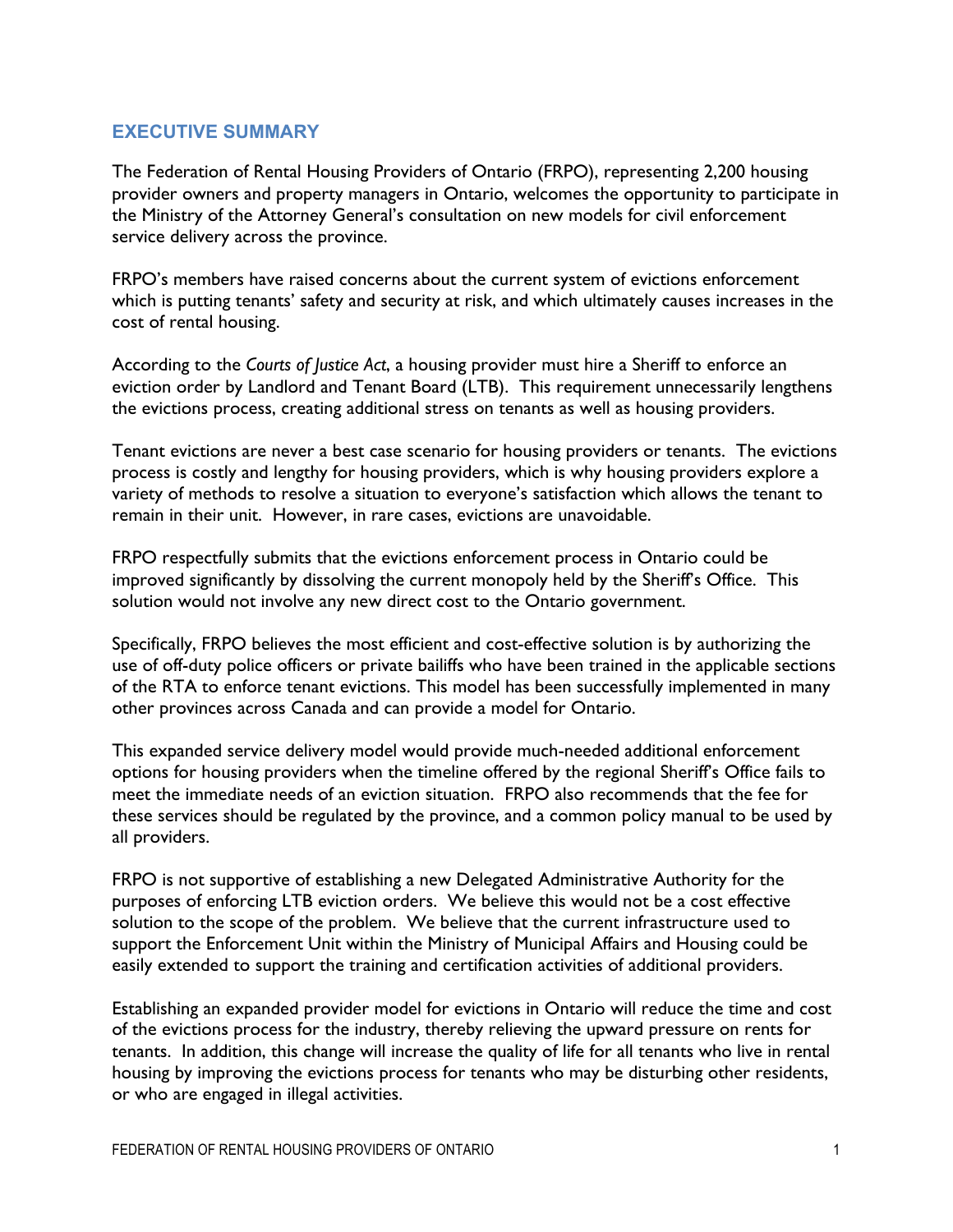### **EXPERIENCE WITH THE CURRENT CIVIL ENFORCEMENT SYSTEM**

The current system for enforcing evictions in Ontario is flawed, and should be improved in order to protect the livelihood of housing providers, and the safety and security of tenants.

According to the *Residential Tenancies Act* (RTA), there are several reasons that a tenant can be evicted, which includes not paying rent, causing damage to the rental property, engaging in illegal activity, affecting the safety of others, and disturbing the enjoyment of other tenants.

Out of approximately 1.3 million rental households in Ontario, only about 4.5 percent of tenants will face a potential eviction. About two thirds of tenants who fall into arrears do manage to ultimately make the rent payment, clear up their debt and retain their occupancy. This is a shared objective between housing providers and tenants who wish to remain in the rental unit.

When a housing provider makes the difficult decision to evict a tenant, it can be the start of a long process that can take several months to resolve, costing housing providers thousands of dollars in fees and unpaid rent, and cause distress for other tenants.

Under the RTA, a housing provider is required to provide a tenant with a Notice to End a Tenancy, which allows 14 days for the tenant to pay rent that is owed, or 20 days notice for causing damage or disturbing other tenants.

If the tenant does not vacate within the notice period, the housing provider must apply to the LTB for an eviction order. The tribunal process takes on average 29 days to schedule a hearing, the longest delay of any Canadian jurisdiction. Furthermore, the length of the tribunal can be extended by the tenant by seeking an adjournment, or appealing to divisional court, without an obligation to pay rent during the appeals process.

On average, the tribunal process costs housing providers in Ontario \$4,400 in legal costs and lost rent expenses. Unfortunately, there are too many examples where the combined legal and lost rent expenses far exceed the average—in some cases where LTB eviction orders are appealed by tenants to Divisional Court, where the vast majority of which are found to be without merit, the combined costs can be in the tens of thousands of dollars. These costs must ultimately be passed along to other current and future tenants. While our recommendations for improvements to the enforcement process do not address all of these additional cost concerns, they would help to alleviate at least some of the pressure on future rental costs to the people of Ontario.

Following an eviction order by the LTB, if the tenant does not vacate the premises by the date in the order, the housing provider must take the eviction order to the Superior Court of Justice Enforcement Office to schedule an eviction with the Sheriff's office. The housing provider will be required to pay a non-refundable fee of \$330 plus a mileage charge of \$0.58 per kilometer for the distance the Sheriff must travel from the courthouse to the eviction address.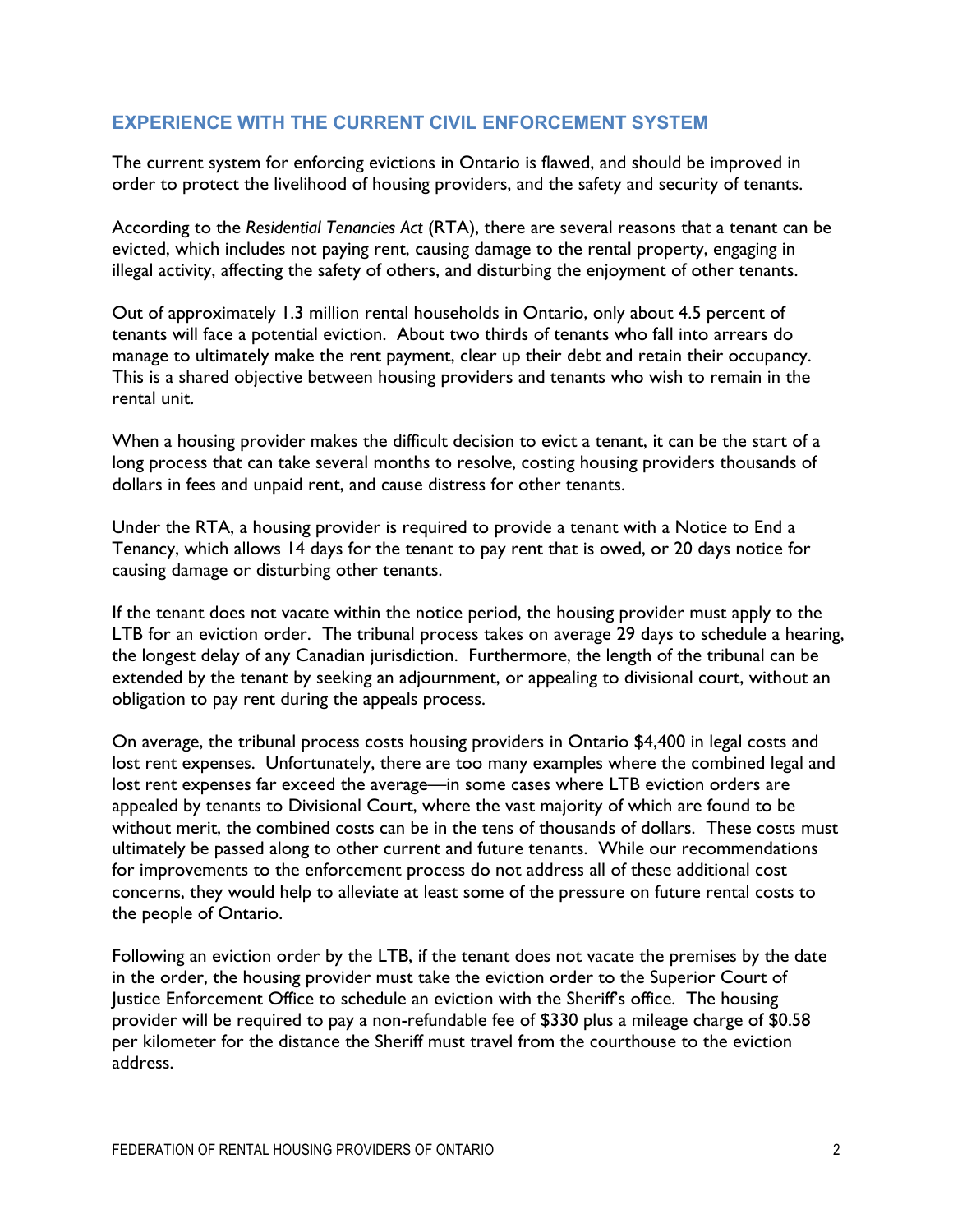Scheduling an eviction with the Sheriff's office can take several weeks, and currently over two months in Peel Region, while rent remains unpaid and the tenant may cause damage to the rental unit knowing there will be little consequence. While the housing provider waits for the Sheriff to enforce the eviction order, the tenant is provided with another 11-day period to pay the rent owed and void the eviction order.

The length of time required to resolve a housing provider-tenant dispute, and to ultimately enforce an eviction order are issues of significant concern for FRPO's members. The current system is particularly burdensome for small housing providers who must find a way to cover their costs and expenses, often at the expense of other tenants who follow the rules and make their rent payments. We believe this to be unjust, and unfair, and does not help to improve the quality of rental housing available in Ontario.

Once a decision has been rendered by the LTB, any additional unnecessary delays in carrying out the decision by the LTB is not in the interest of tenants, housing providers, or any other party that has been impacted by the party(ies) who are responsible for causing the issue.

# Comparison of Average Days to **Resolve Landlord-Tenant Disputes**

| <b>British Columbia</b> | 35 |
|-------------------------|----|
| Alberta                 | 17 |
| Saskatchewan            | 25 |
| Manitoba                | 32 |
| Ontario                 | 90 |

FRPO believes that implementing an enhancement to the single-provider model (Sheriff) for evictions enforcement will help to make a difference in improving the dispute system for housing providers and tenants in Ontario, and reduce upward pressure on rents across the province.

At a time when both government and the rental housing industry are exploring ways to increase the availability of rental housing for all household income levels, it is appropriate to pursue all reasonable opportunities that will reduce the cost of providing rental housing for all Ontarians.

#### **RECOMMENDATIONS**

FRPO has been a long-time advocate of the objective that is clearly set out in the Ministry's consultation document dated January 20, 2016:

*Changing the way that civil enforcement services are delivered would create access to more enforcement officers, in more locations, with the objective of speeding up the enforcement of court orders across the province.*

It is our belief that a more effective and efficient enforcement system will contribute to better service for all tenants, and help to defer increases to the cost of rental housing. Our recommendations that follow will address the long-standing problem of delays in carrying out necessary tenant evictions following a lawful determination of the tribunal process.

FRPO recommends that the *Courts of Justice Act* should be amended to allow private service providers to enforce an evictions order by the LTB with the same powers and protection of a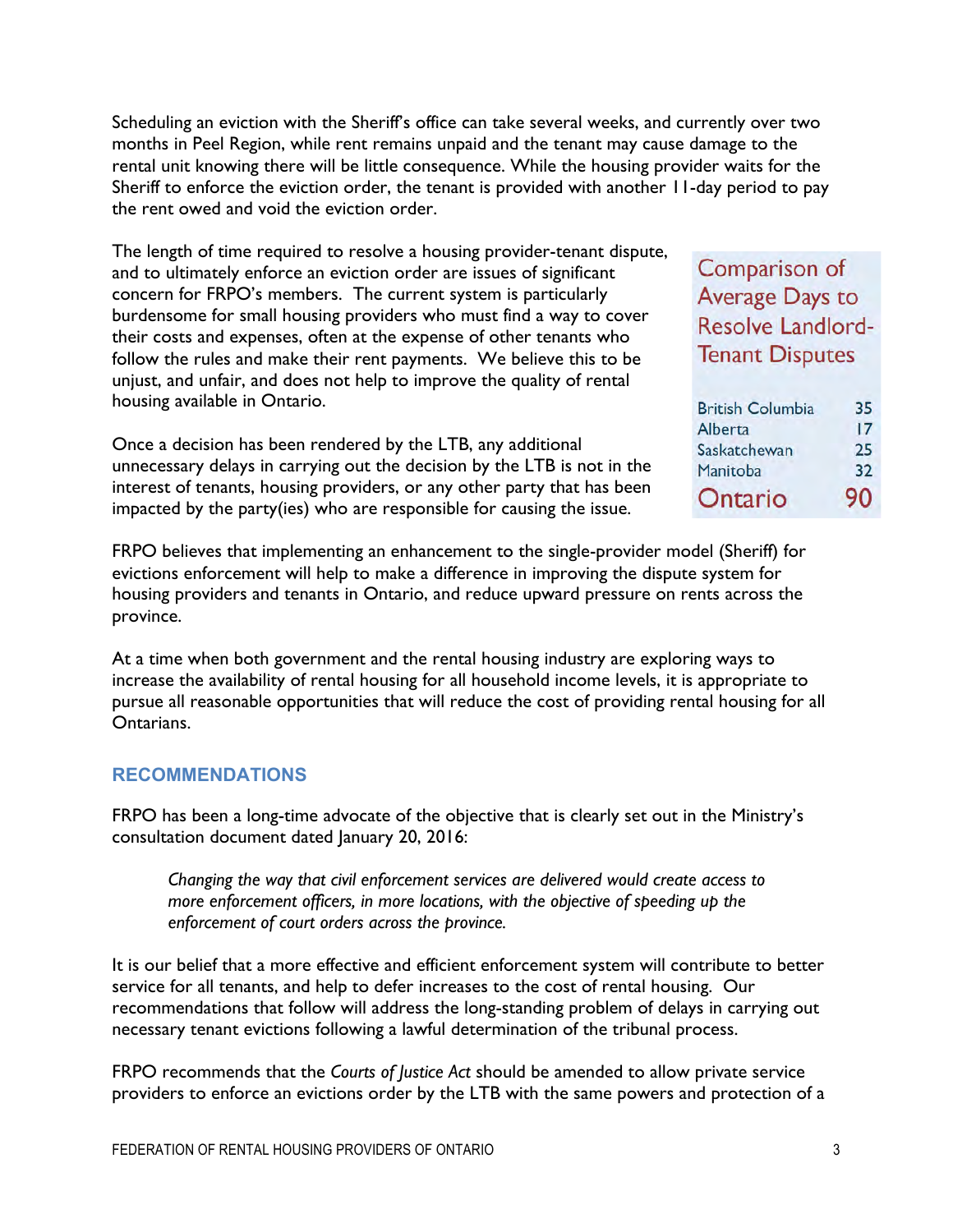Sheriff, including immunity from potential actions in carrying out the act of eviction. It is essential that the same protection be extended to other service providers as is enjoyed by Sheriff officers.

We do not recommend the creation of a new delegated administrative authority (DAA) for the purposes of enforcing LTB eviction orders, as we believe the overall higher operational cost and administrative burden of this approach would exceed the benefit of any cost savings and time efficiencies that may be realized.

Finally, FRPO recommends that there should be a common procedures policy or manual used by all providers of evictions enforcement, which could be adapted from the current Sheriff's Office protocol. The Ministry of Municipal Affairs and Housing already has an Enforcement Unit in place, suggesting that there is an established infrastructure available to train current and new staff working in the Enforcement Unit. FRPO respectfully suggests that this infrastructure could be readily adapted to provide training and certification for off-duty police officers and private bailiffs, and to use a cost recovery model that would be appropriate for the service.

We would be pleased to work with the government to develop this manual, provide input and advice on the training, and help to promote to the industry on how to select the most appropriate delivery option that would be in the best interest of the parties impacted by the eviction order

# **CONCLUSION**

Allowing alternative provider options beyond the current monopoly held by the Sheriff's Office for evictions enforcement would help to resolve eviction disputes more quickly and easily, and reduce real rental costs for tenants.

The current wait times for enforcement by a Sherriff simply prolongs the evictions process, often making it worse for the evicted tenant, the housing provider, and other tenants in the building.

These issues can be easily resolved by allowing additional service provider options such as an off-duty police officer or a private bailiff who have been trained in the relevant sections of the RTA to provide this service as is done in other provinces.

We believe the recommendations in this report are in support of the government's objectives of making housing affordable to Ontarians at all income levels. Further, there would be not additional direct cost to the Ontario government to implement these recommendations as they would be supported by an appropriate cost recovery fee model.

FRPO welcomes the opportunity to work with the government of Ontario on any initiative that will improve the quality of rental housing in Ontario. We encourage you to contact our office directly should you have any further questions.